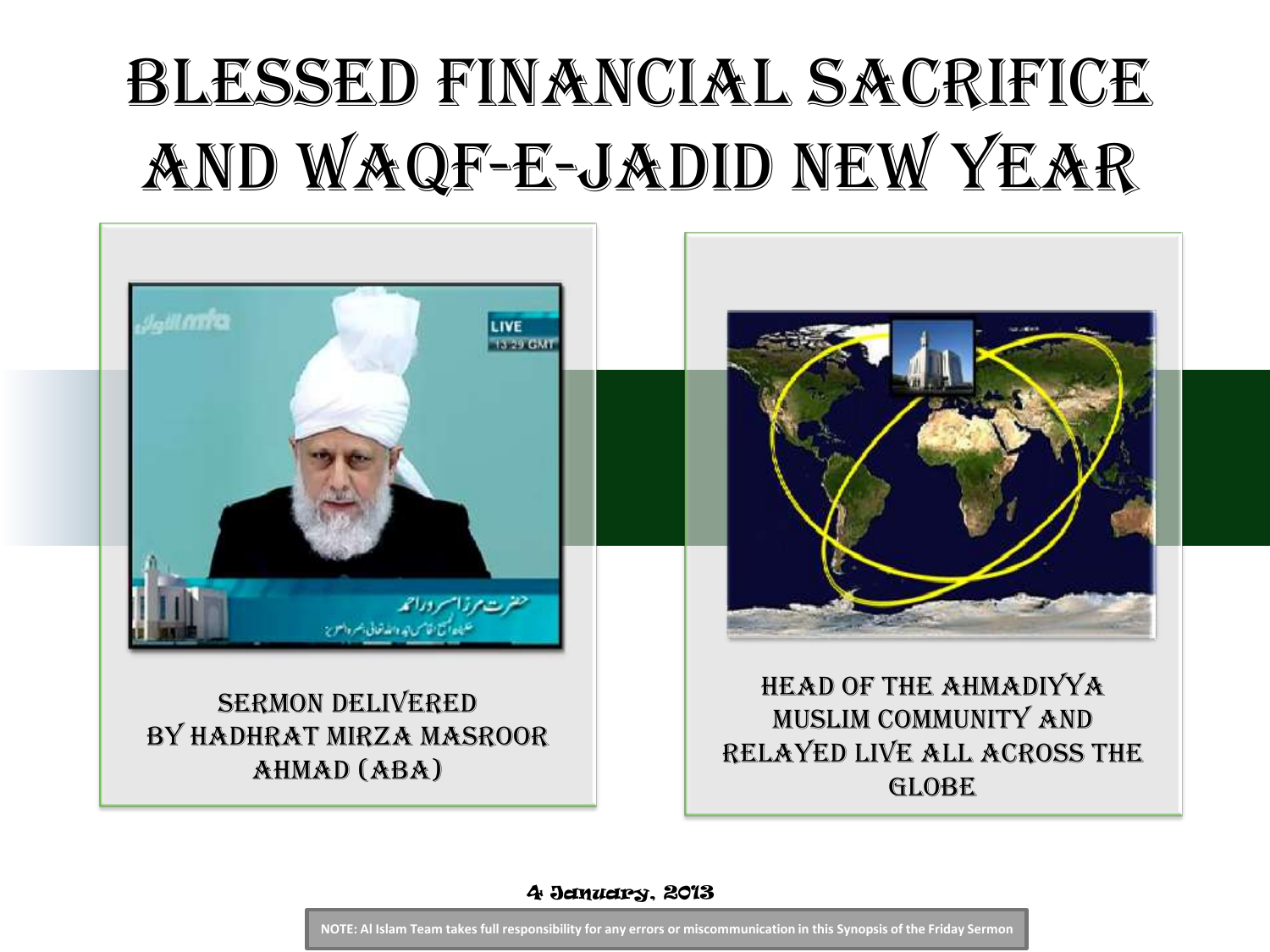

Hadhrat Khalifatul Masih recited the following Quranic verse at the start of his Friday sermon today: **'They who spend their wealth for the cause of Allah, then follow not up what they have spent with taunt or injury, for them is their reward with their Lord, and they shall have no fear, nor shall they grieve.'**

(2:263)

The amazing Jama'at of the Promised Messiah (on whom be peace) finds a wondrous pleasure and peace in financial sacrifice.

As traditional, the announcement of the new Waqfe Jadid year was made in the Friday sermon today.

With the grace of God in its 55<sup>th</sup> year the contributions to the scheme stood at £5,010,000.00; an increase of £317,000.00 from the year before.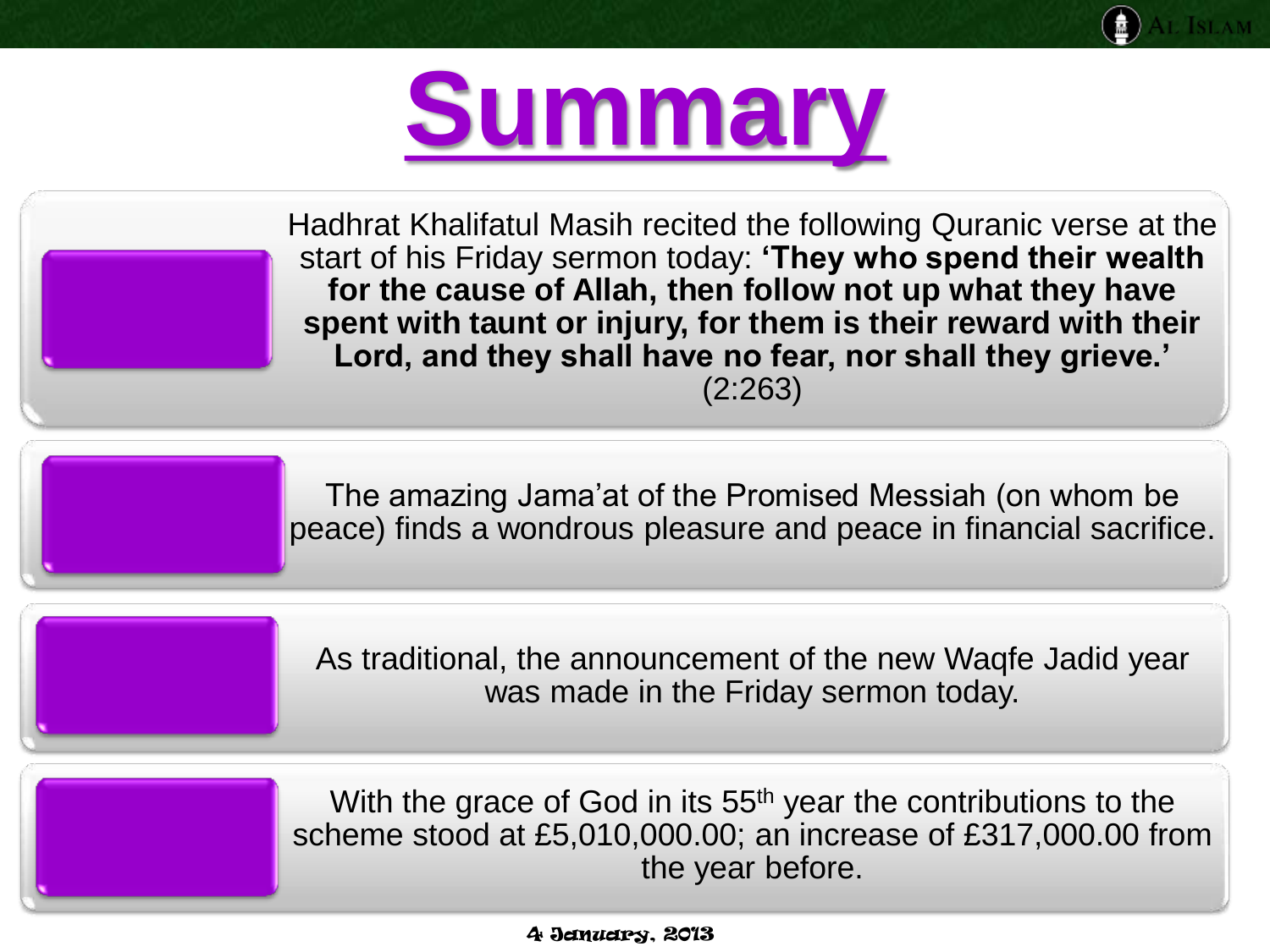**Jama'at funds are blessed**

**Faith-inspiring incidences**

**New year of Waqfe Jadid**

**Prayers for Libyan Ahmadis**

)<br>آ ِِف ر<br>گر م <u>ُ</u> الِمُ ِرُ<br>ِ و نم<br>م اَّم ن<br>م ن ر<br>ر و ُ<br>و و<br>ق فِ ئ<br>. بدو  $\frac{1}{2}$ ي  $\frac{1}{2}$ ْن َِّذي  $\tilde{\zeta}$ ال اۤ ِّسَبِيۡلِ اللّٰہِ ثُنَّہِ لَا يُنۡبِعُوۡنَ مَٰ<br>پِسۡ مِنۡلَہِ ہِ سَبِیۡ م ن ر<br>ما و <u>ُ</u> بِع ا<br>أ ت ر<br>تە ِ<br>پاکورو ة پُم<br>نگر ِلا ىدى<br>س ِبي سک تر<br>مر ؾَّاوَّلَاۤاَذَىۚهِ مَّدَ اَجۡرُهُمۡ **غ** ر<br>ر ر<br>م ُ<br>ِ ز<br>ا م<br>م أَنْفَقُوْاًءَ ر<br>ا ان<br>ا ََّل َّ وَلَا خَوْفٌ عَلَيْهِمْ وَ<br>حَمَدُهُ ر<br>م بُ<br>ا و ۚ ِِهم گر<br>م ڏ<br>ح با<br>يول عِنً**لَ** مَ نَ ن ا<br>ا و  $\ddot{\phantom{0}}$ ن نی<br>نما ْز ِ<br>پچ ر<br>م م **ه** ه

Chapter 2, Verse 263

They who spend their wealth for the cause of Allah, then follow not up what they have spent with taunt or injury, for them is their reward with their Lord, and they shall have no fear, nor shall they

#### grieve

No one else has the perception and insight into this verse as those who accept the Promised Messiah (on whom be peace) have. They make financial sacrifices selflessly and altruistically and they have a desire to spend in this way. This is true of both new and long-term Ahmadis.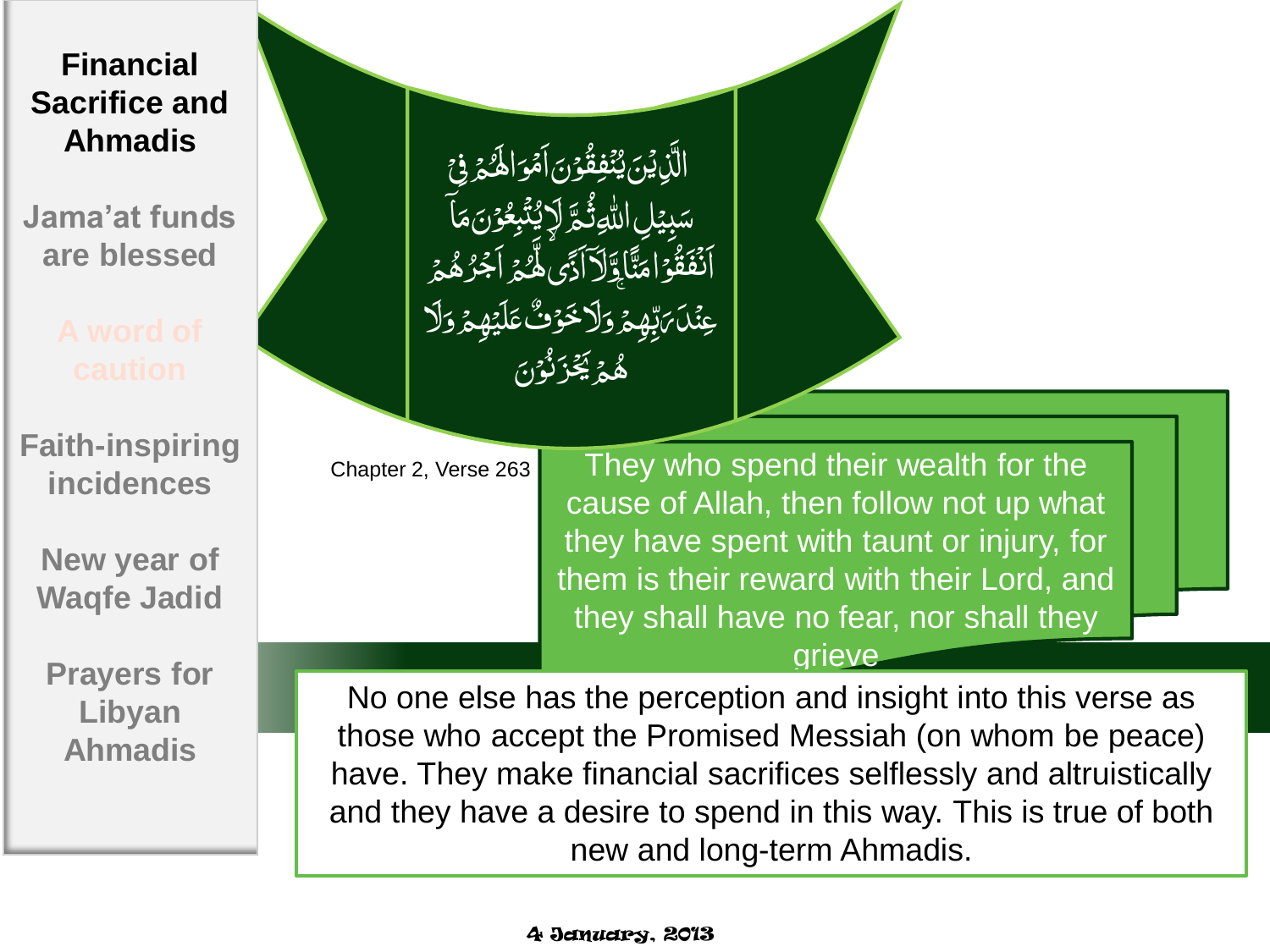**Jama'at funds are blessed**

**Faith-inspiring incidences**

**New year of Waqfe Jadid**

**Prayers for Libyan Ahmadis**

Hadhrat Khalifatul Masih gave the example of a new Arab new Ahmadi family who are finding it difficult to make ends meet and have borrowed from family to get through the adverse times. The lady of the household was most distressed that they could not pay as much chanda (monetary contribution) as they wished.

Sometimes people are disciplined by the administration of the Jama'at and at times the disciplinary procedure stipulates that chanda is not to be accepted from them. This makes some people most anxious. They say they would accept any form of penalty but they could not relinquish paying their chandas.

Thus is the amazing Jama'at of the Promised Messiah (on whom be peace) who find a wondrous pleasure and peace in financial sacrifice.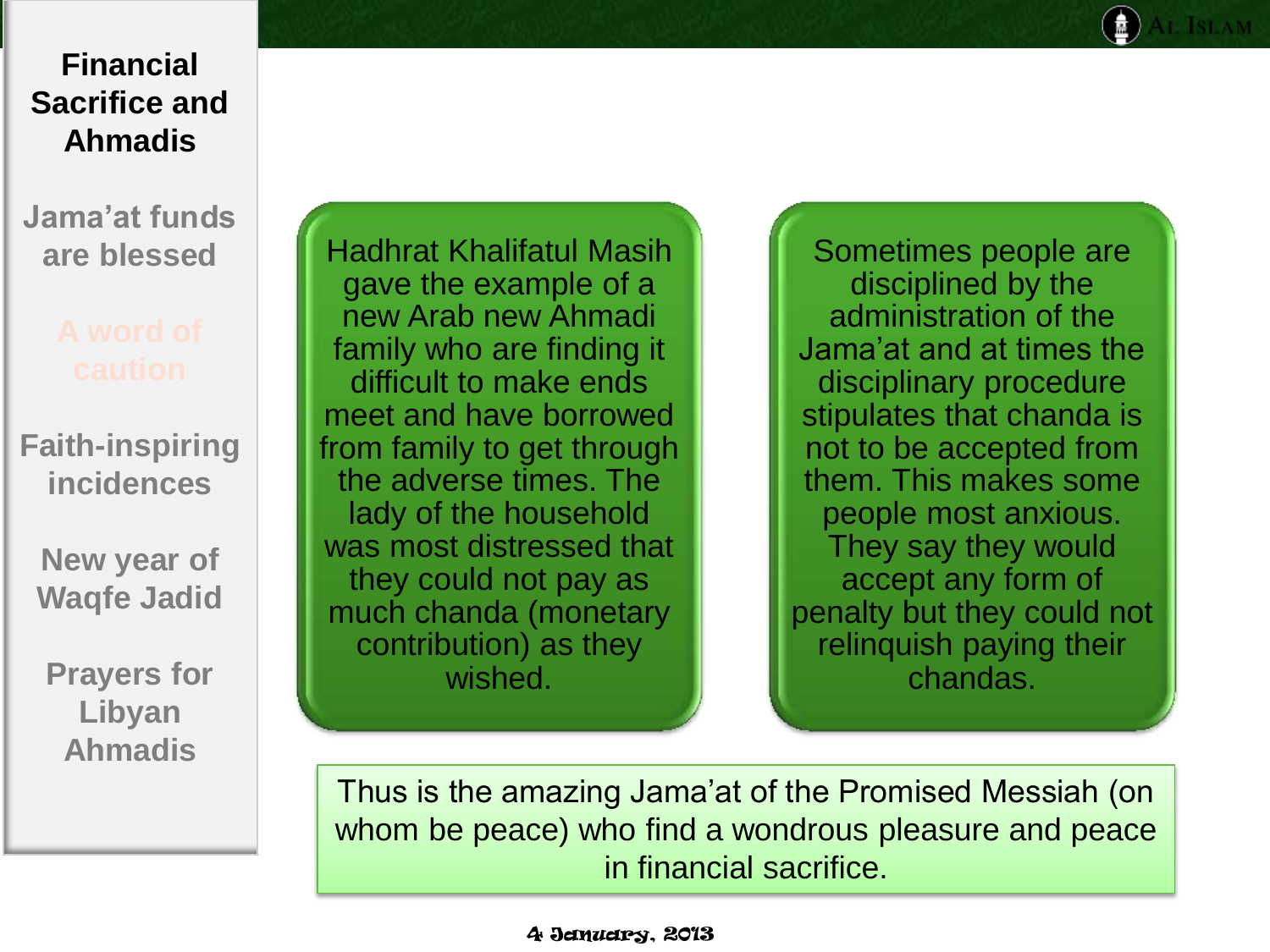**Jama'at funds are blessed**

**Faith-inspiring incidences**

**New year of Waqfe Jadid**

**Prayers for Libyan Ahmadis**

It is a grace of God on the Jama'at that the way our money is blessed cannot be seen to be the case with others.

> At the recent inauguration of German Jamia, a Pakistani newspaper reporter asked Hadhrat Khalifatul Masih if the State's help had been sought for the work carried out. He replied that with the grace of God, all our tasks are met with the chanda contributions and the Jamia building was no exception.

> > Jama'at money is blessed and a lot of work is done with little money.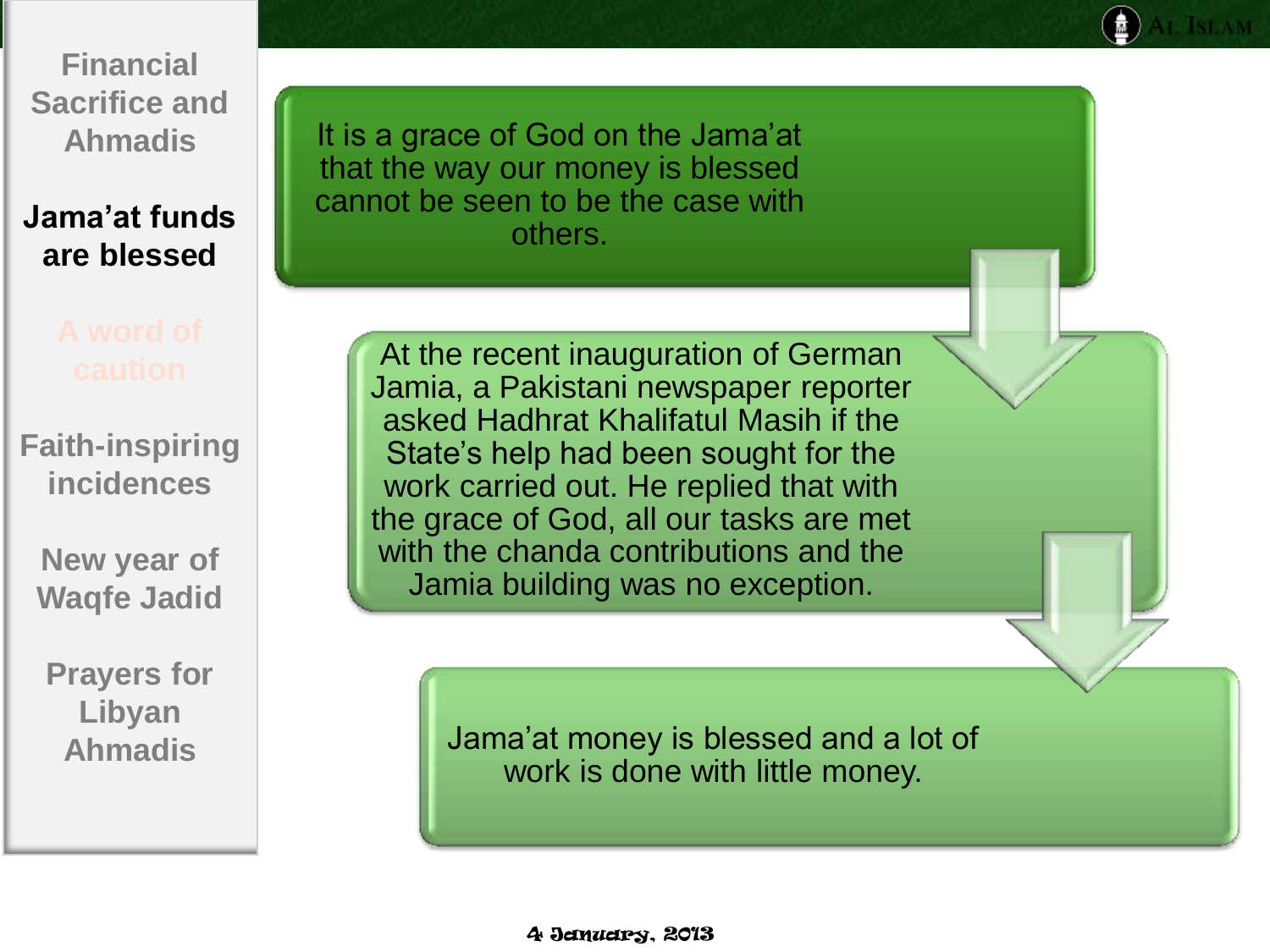**Jama'at funds are blessed**

### **A word of caution**

**Faith-inspiring incidences**

**New year of Waqfe Jadid**

**Prayers for Libyan Ahmadis**

Our prosperity is with the prayers and blessings of the Promised Messiah (on whom be peace) and Insha'Allah it will remain.

However, we should also be mindful of the concern of the Promised Messiah (on whom be peace) where he had no worry about money coming in; rather **his concern was** that the hearts of those who spent Jama'at funds should not be embroiled in worldliness.

… those who spend Jama'at funds should be careful and seek help from God by engaging in Istaghfar.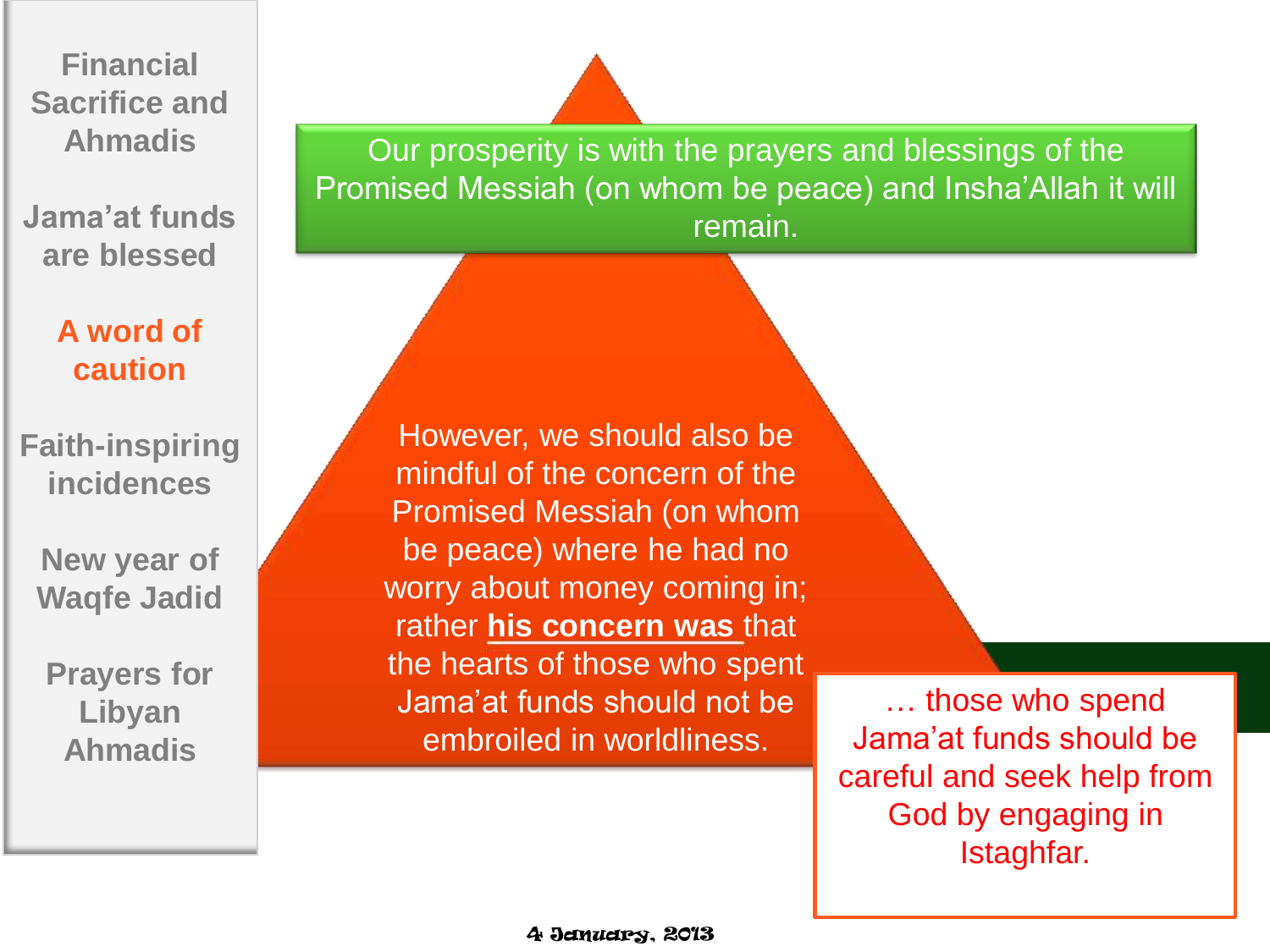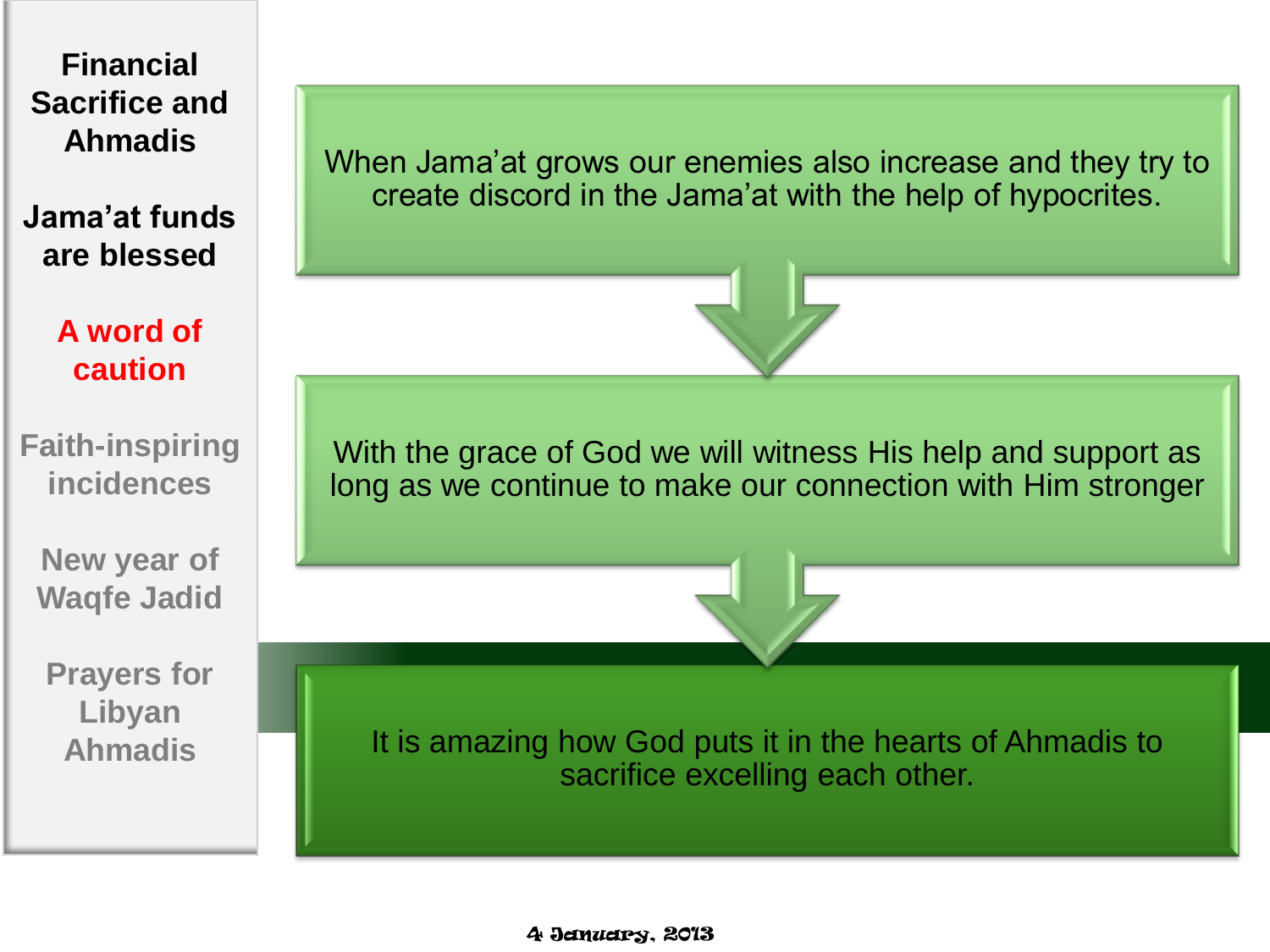# **Financial sacrifice; Hadith**

**Financial Sacrifice and Ahmadis**

**Jama'at funds are blessed**

> **A word of caution**

**Faith-inspiring incidences**

**New year of Waqfe Jadid**

**Prayers for Libyan Ahmadis**

*It is narrated in a Hadith e Qudsi that the Holy Prophet (peace and blessings of Allah be on him) said that Allah the Exalted stated: 'O son of Adam! Spend. I will spend on you.*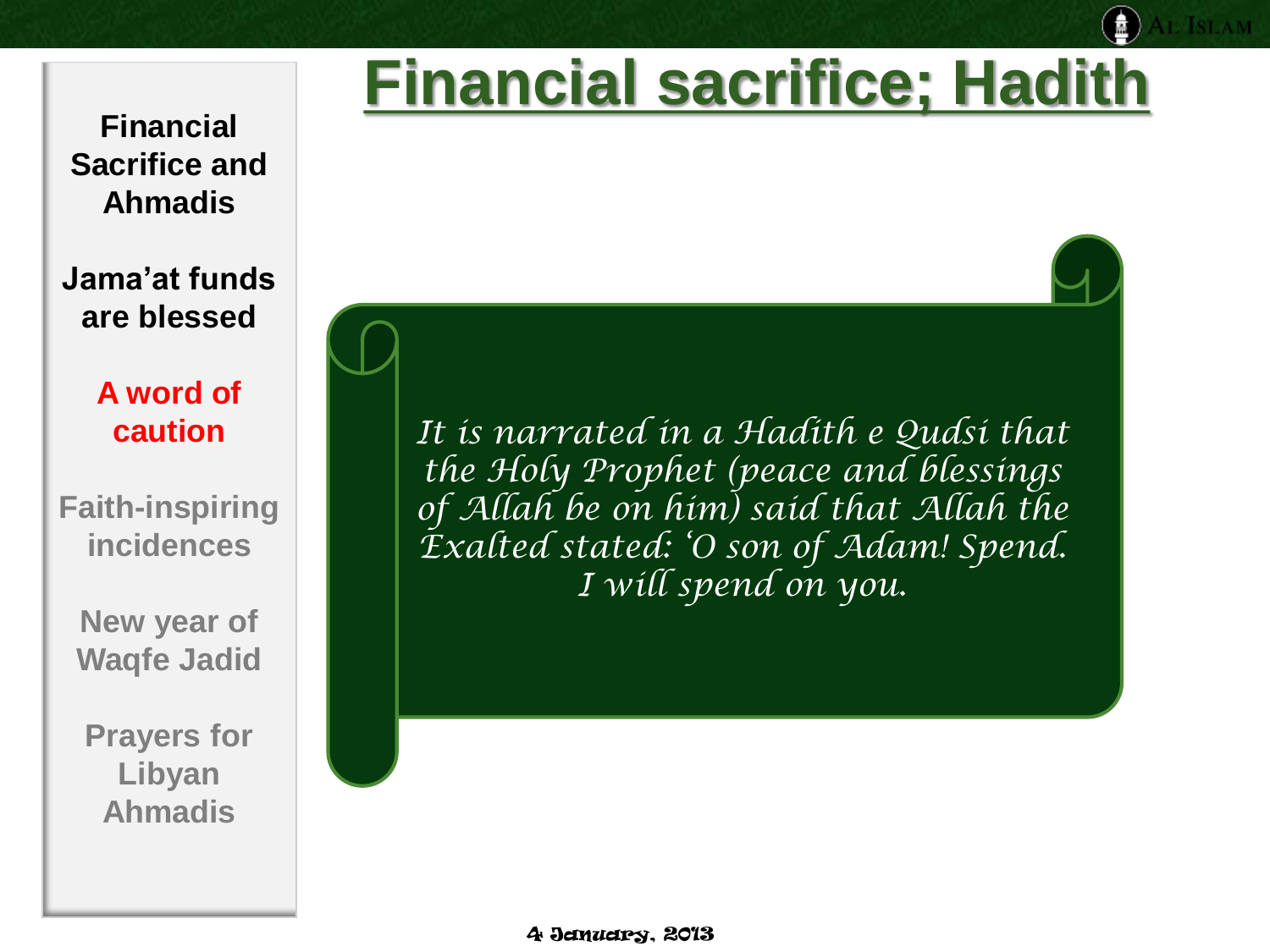**Jama'at funds are blessed**

> **A word of caution**

### **Faith-inspiring incidences**

**New year of Waqfe Jadid**

**Prayers for Libyan Ahmadis**

Next Hadhrat Khalifatul Masih related some incidents to illustrate the exceptional fervour that God inspires Ahmadi hearts with to spend in His way and how He confers on them to enhance their faith.

Niger

As they are farming people, they can only afford to pay their chanda in sacks of grain; some villagers waited till late at night to make their contributions in time!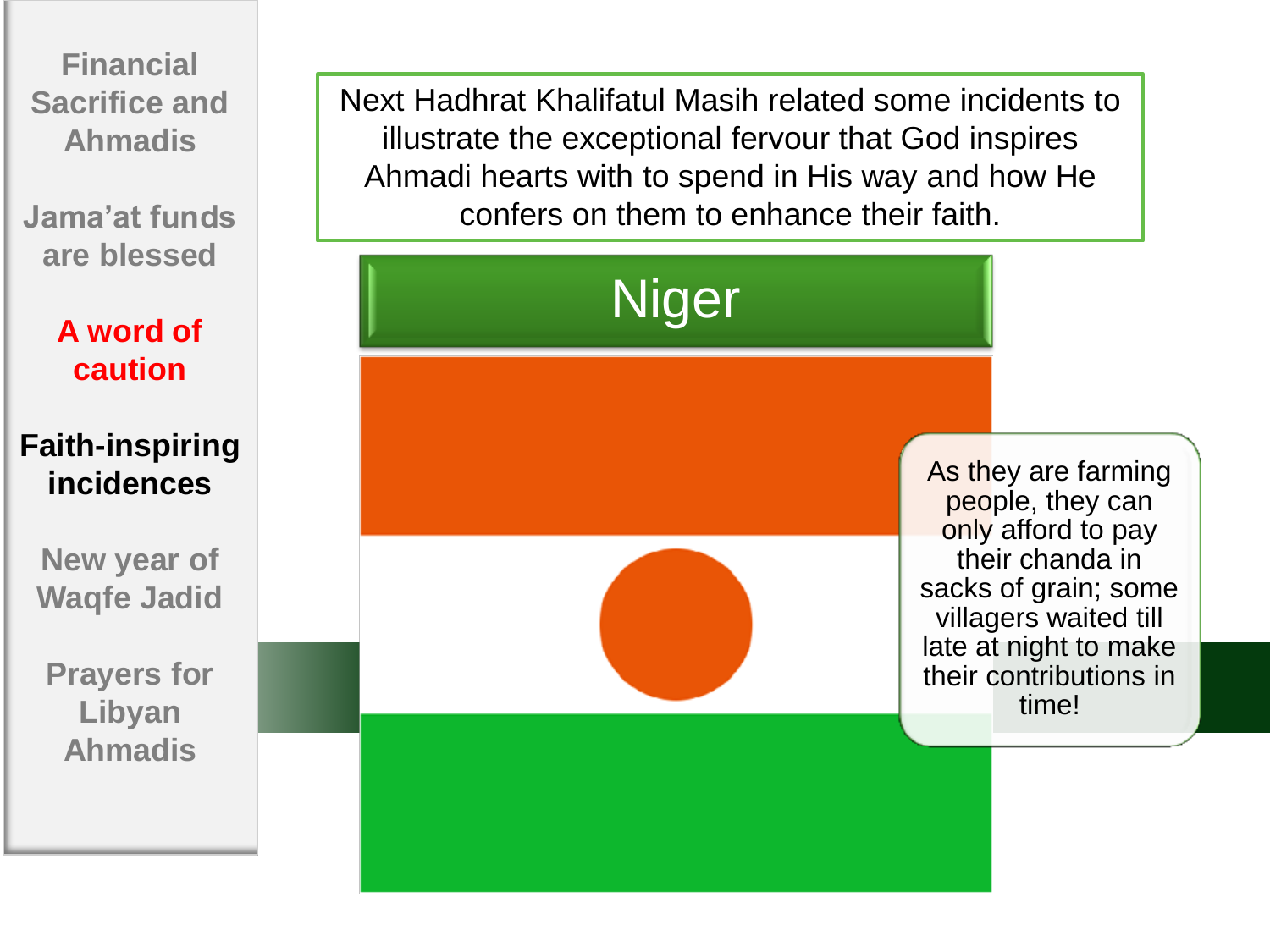**Jama'at funds are blessed**

> **A word of caution**

### **Faith-inspiring incidences**

**New year of Waqfe Jadid**

**Prayers for Libyan Ahmadis**

In Benin a destitute Rickshaw driver contributed everything he had in chanda and was rewarded immediately with a big rise in income with the grace of Allah

Extreme family problems of an Ahmadi were solved after making major financial sacrifices!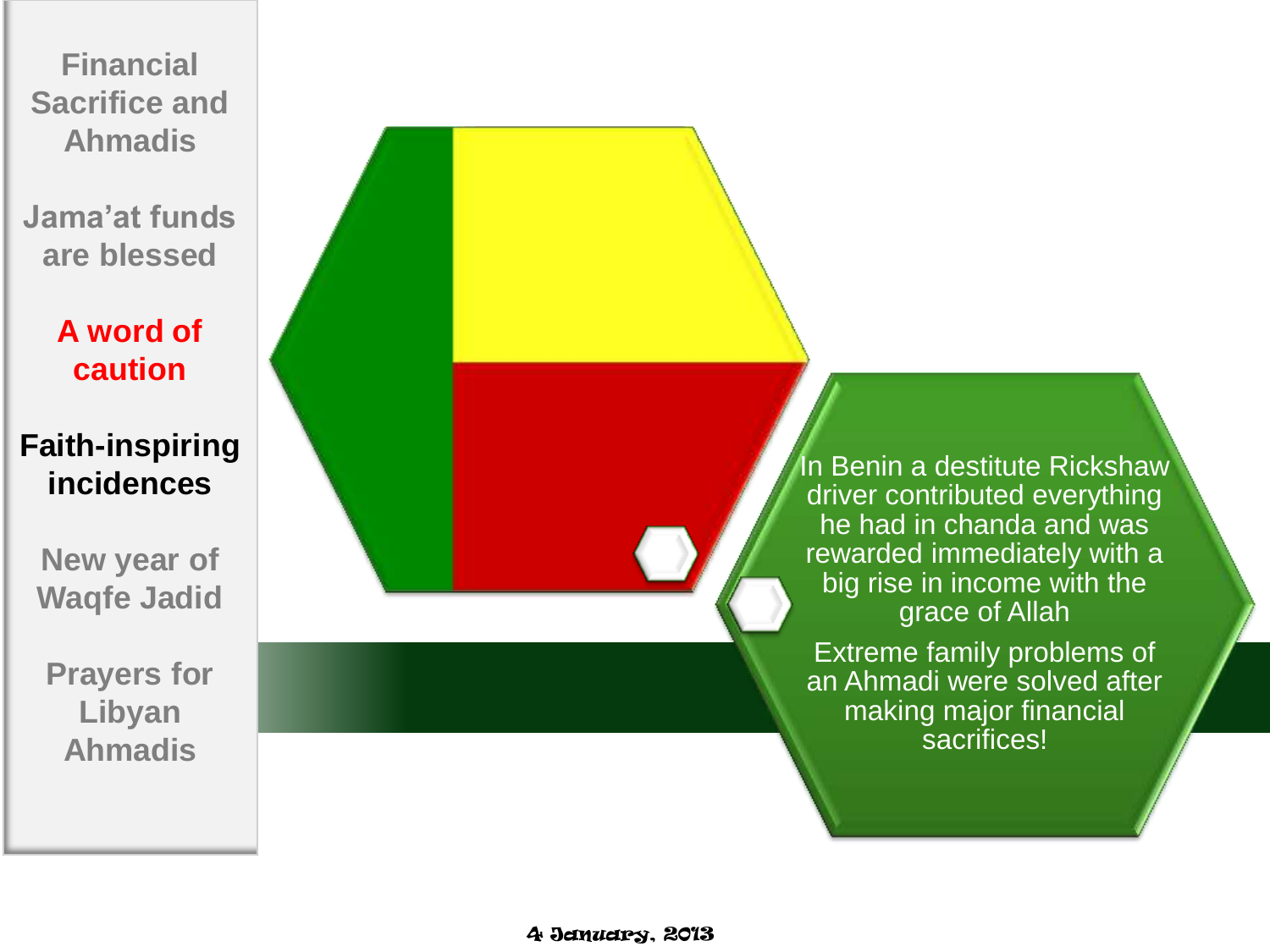**Jama'at funds are blessed**

> **A word of caution**

### **Faith-inspiring incidences**

**New year of Waqfe Jadid**

**Prayers for Libyan Ahmadis**

• An Ahmadi suffering real hardship and ill health in the family made major financial contribution and his sacrifice was rewarded with a good job and health of his son.

• Those who made sacrifice, say their harvest flourish extra-ordinarily

An elderly person gave 100,000 CFA Francs for Radio Ahmadiyya. It is not easy for the farming people to give this kind of money. This elderly person was not an Ahmadi.

# **Burkina** Faso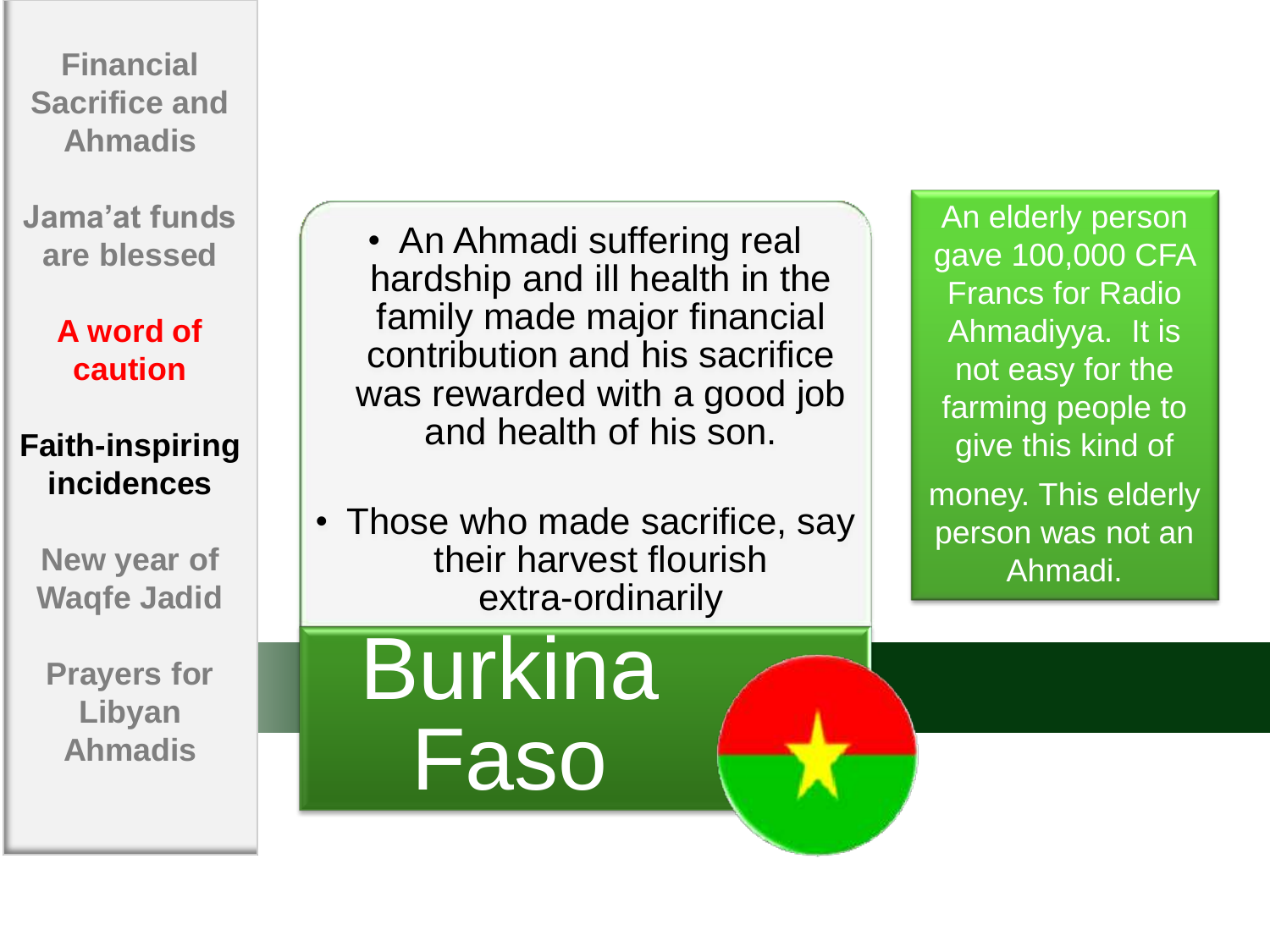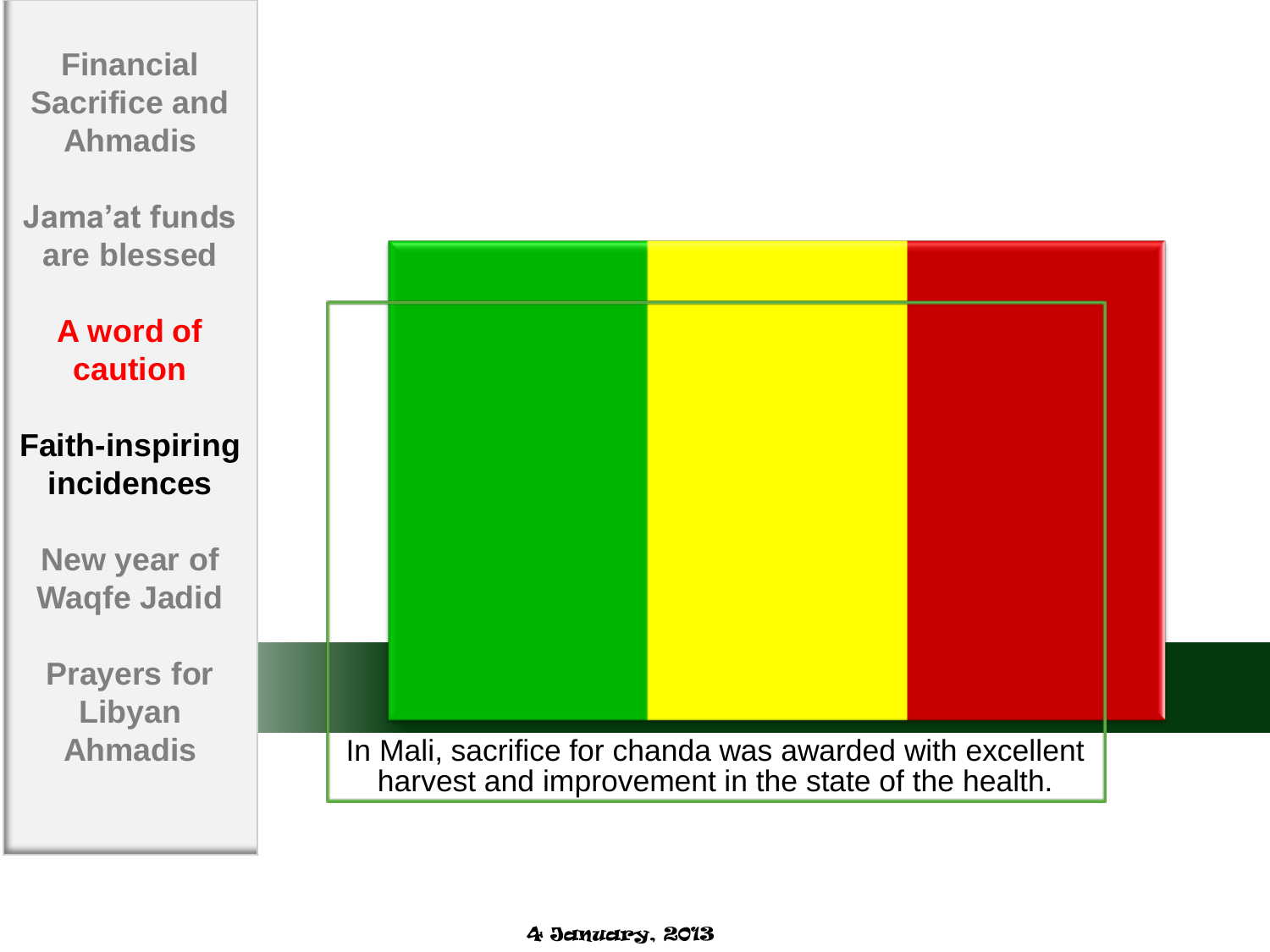**Jama'at funds are blessed**

> **A word of caution**

**Faith-inspiring incidences**

**New year of Waqfe Jadid**

**Prayers for Libyan Ahmadis**



**BDUB** 

• Ameer sahib Uganda relates that a well-off Ahmadi is very keen in giving. He has paid for two mosques to be built in new convert's areas as well as for a school. In this way he has contributed 50 million shillings and says that since he has started giving, he has no idea how God is providing for him!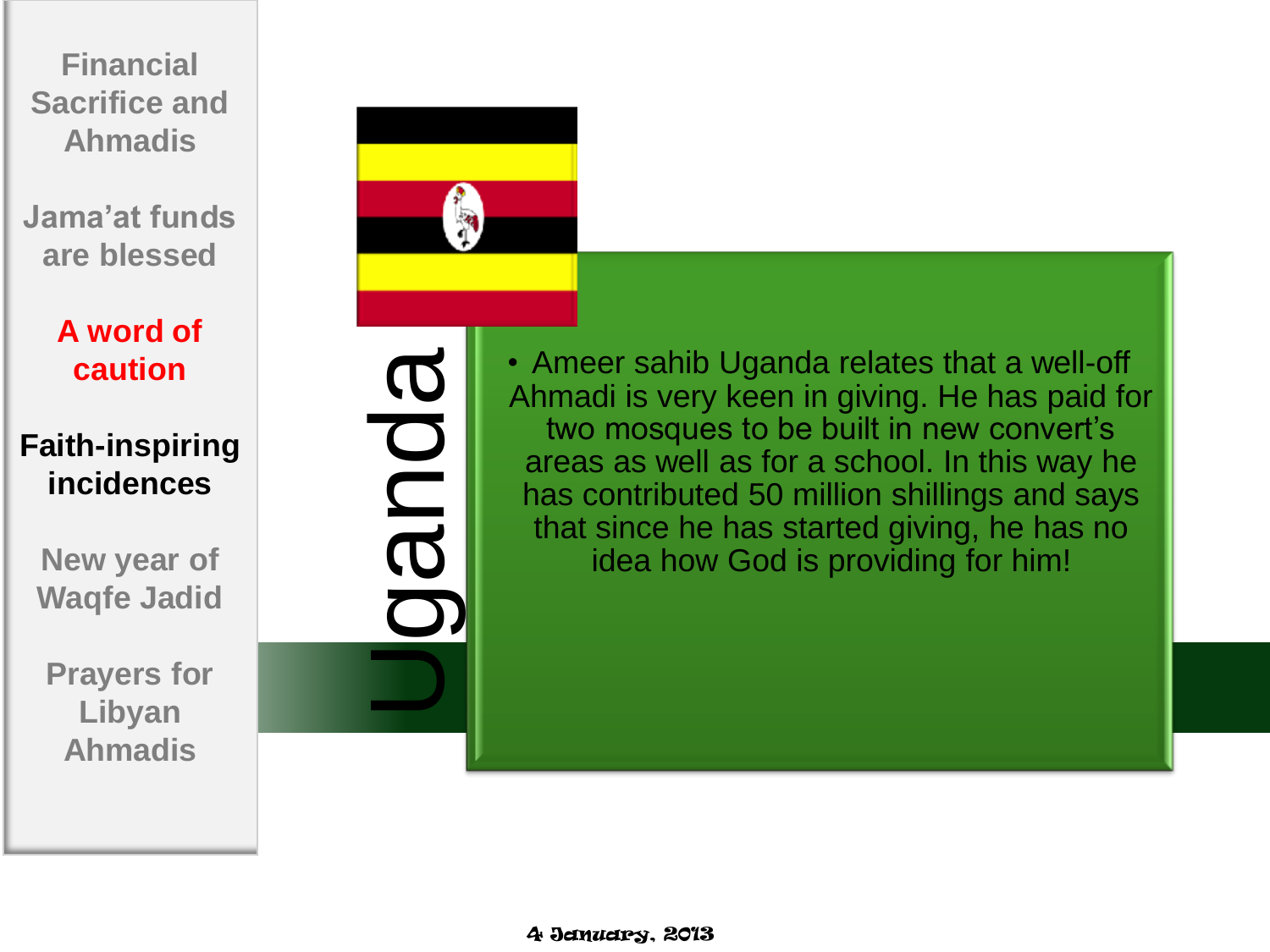

**Jama'at funds are blessed**

> **A word of caution**

### **Faith-inspiring incidences**

**New year of Waqfe Jadid**

**Prayers for Libyan Ahmadis**

Further faith-inspiring incidences were given from Gambia, Tanzania, India and Canada



4 January, 2013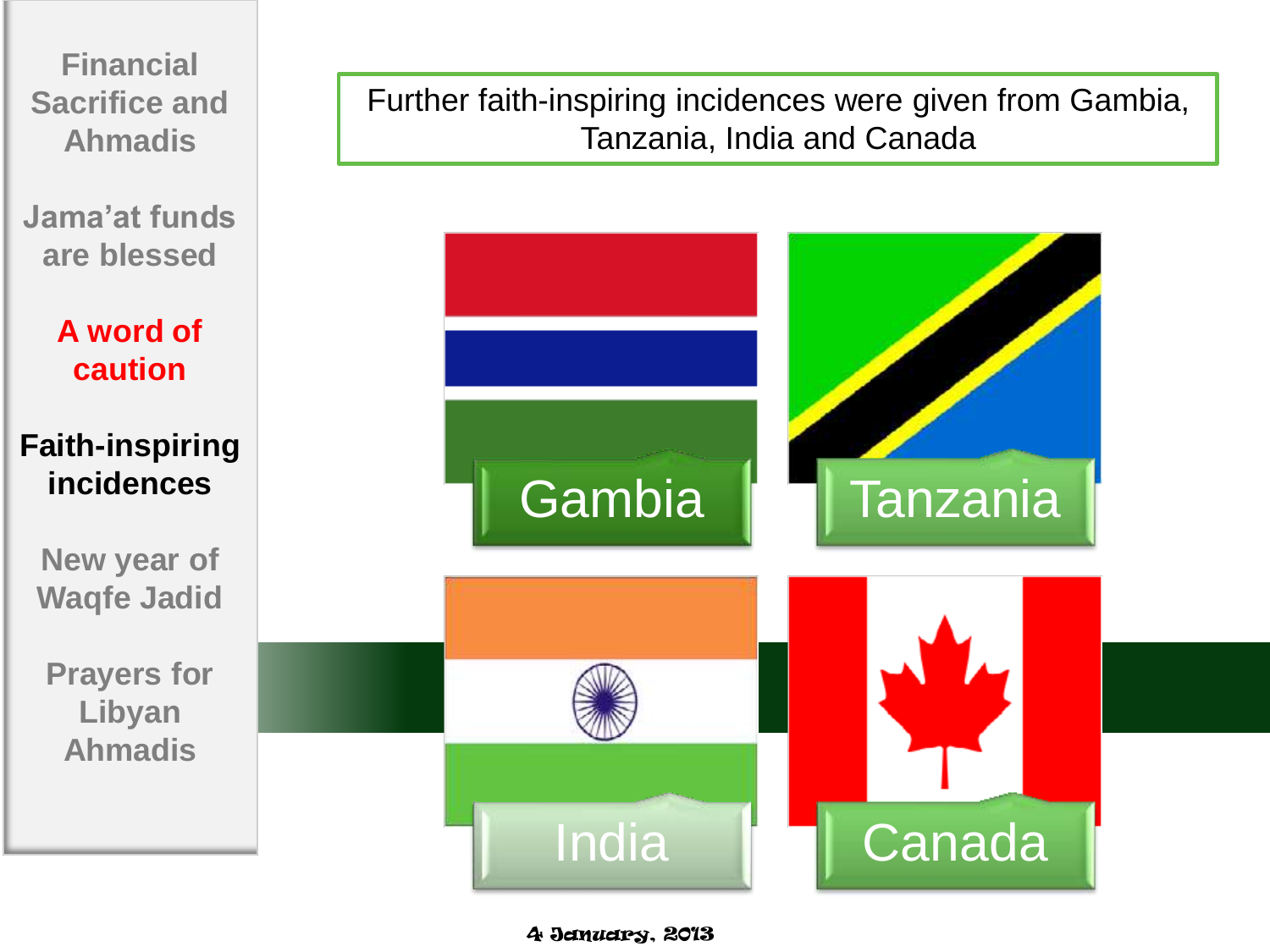

Amer sahib of Norway writes that once a local Jama'at's attention was drawn towards the construction of mosque. A short while later in extremely cold and snowy conditions an elderly Ahmadi came to the mission house and said that he had 70,000 Krones that he wished to give for the construction of the mosque

Thus some people give throwing caution to the wind because they know that giving with pure intention gains acceptance of God and He rewards it.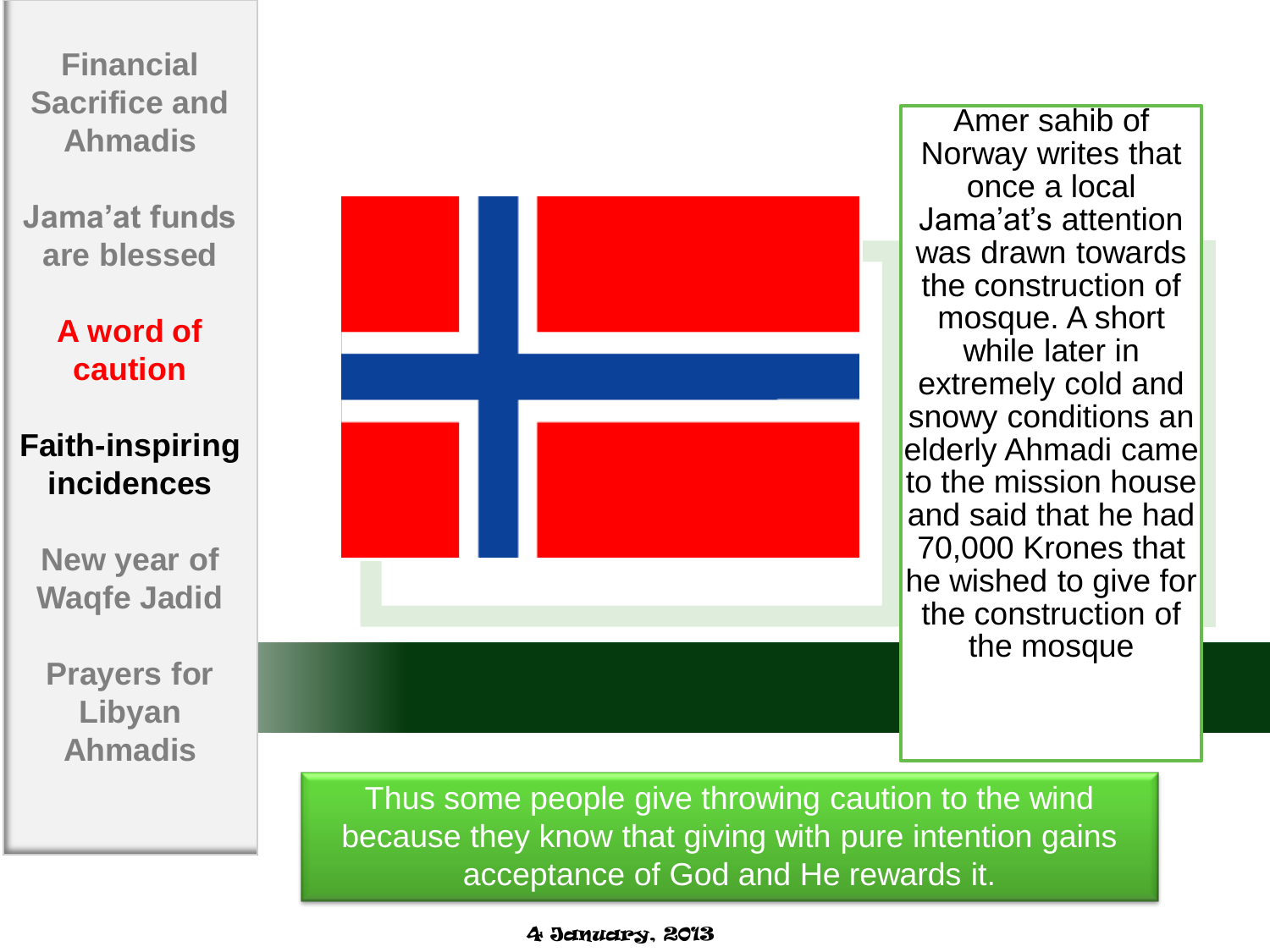**Jama'at funds are blessed**

### **A word of caution**

**Faith-inspiring incidences**

**New year of Waqfe Jadid**

**Prayers for Libyan Ahmadis**

As traditional, the announcement of the new Waqfe Jadid year was made in the Friday sermon today.

With the grace of God in its 55<sup>th</sup> year the contributions to the scheme stood at £5,010,000.00; an increase of £317,000.00 from the year before.

The total number of participants was: 1, 013,112 which is an increase of 323,000.

As ever, Pakistan has maintained its first position

Good news for UK Jama'at as it was first among countries outside Pakistan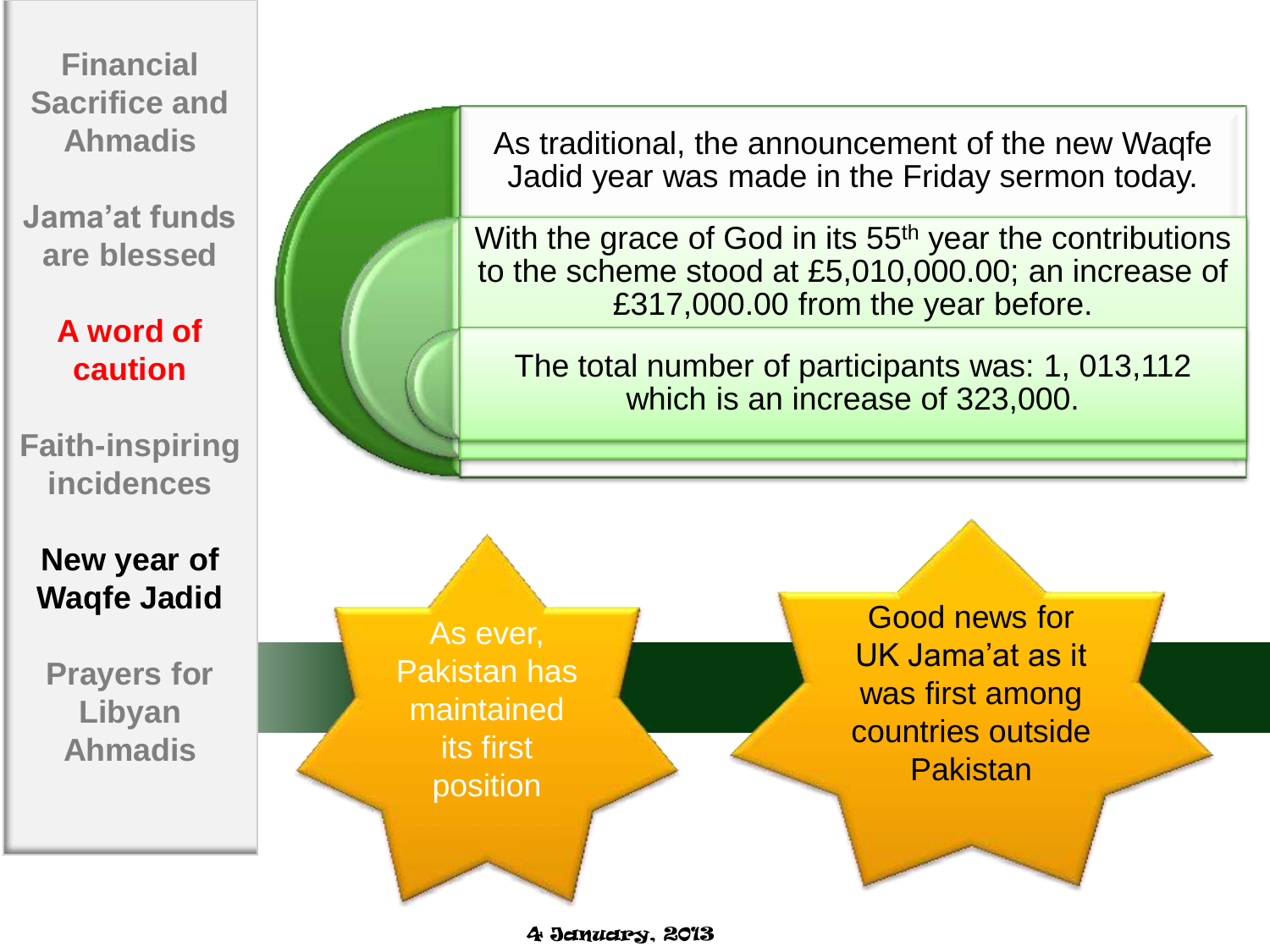**Jama'at funds are blessed**

### **A word of caution**

**Faith-inspiring incidences**

**New year of Waqfe Jadid**

**Prayers for Libyan Ahmadis**





## **WAQF-E-JADID; TOP RANKING COUNTRIES**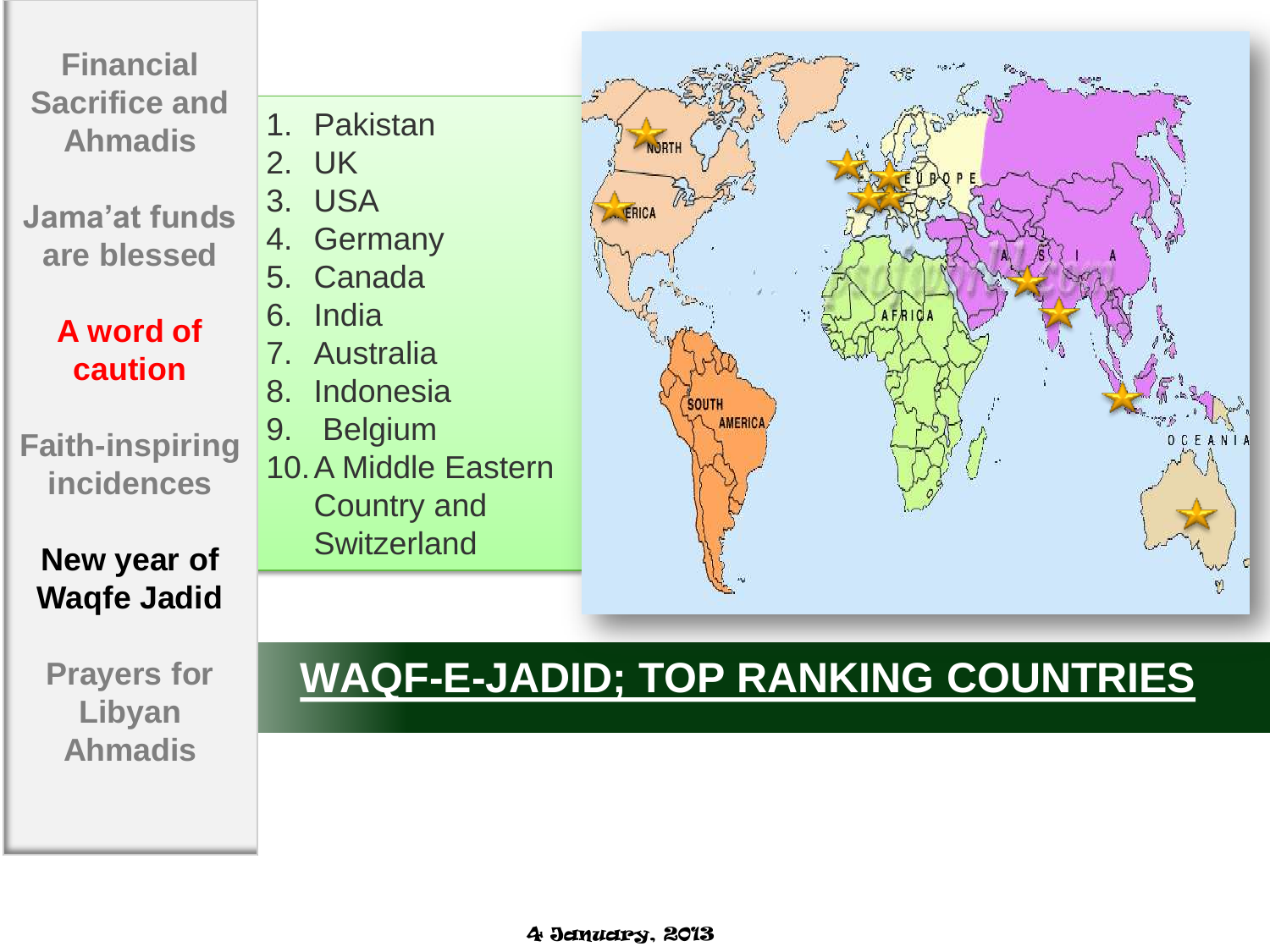**Jama'at funds are blessed**

> **A word of caution**

**Faith-inspiring incidences**

**New year of Waqfe Jadid**

**Prayers for Libyan Ahmadis**



## **THE TOP-RANKING COUNTRIES; FINANCIAL CONTRIBUTIONS/ CAPITA**

Among the countries at the forefront of greater participants were: Nigeria, Ghana and Sierra Leone. Outside Africa, UK and Germany also had good increase in numbers and there was also some movement in Kababir

4 January, 2013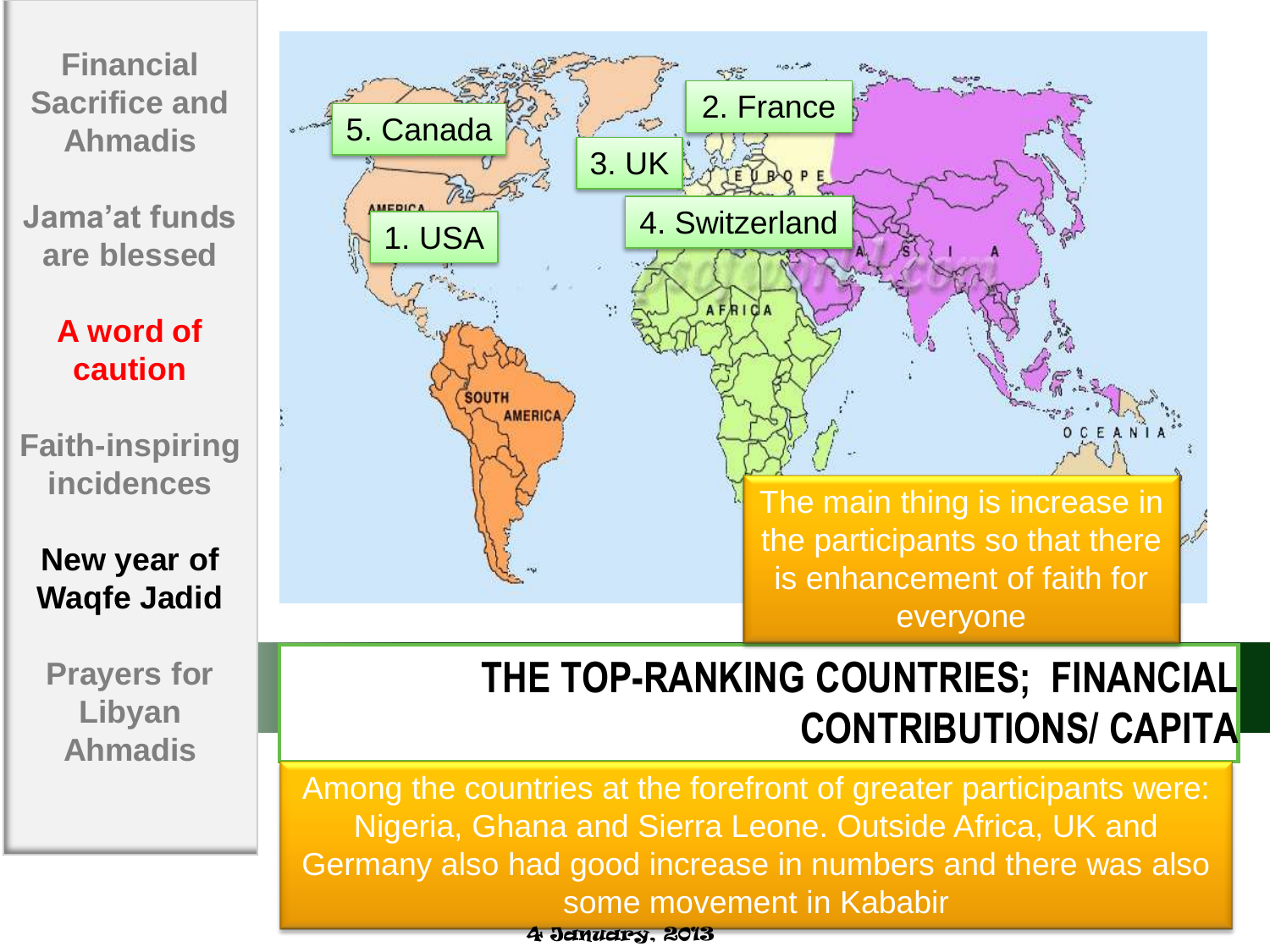**Jama'at funds are blessed**

> **A word of caution**

**Faith-inspiring incidences**

**New year of Waqfe Jadid**

**Prayers for Libyan Ahmadis**

The top-ranking African nations in terms of financial contributions are as follows:

> 1. Ghana 2. Nigeria

- 3. Mauritius
- 4. Burkina Faso
- 5. Ivory Coast



## **THE TOP-RANKING AFRICAN NATIONS**